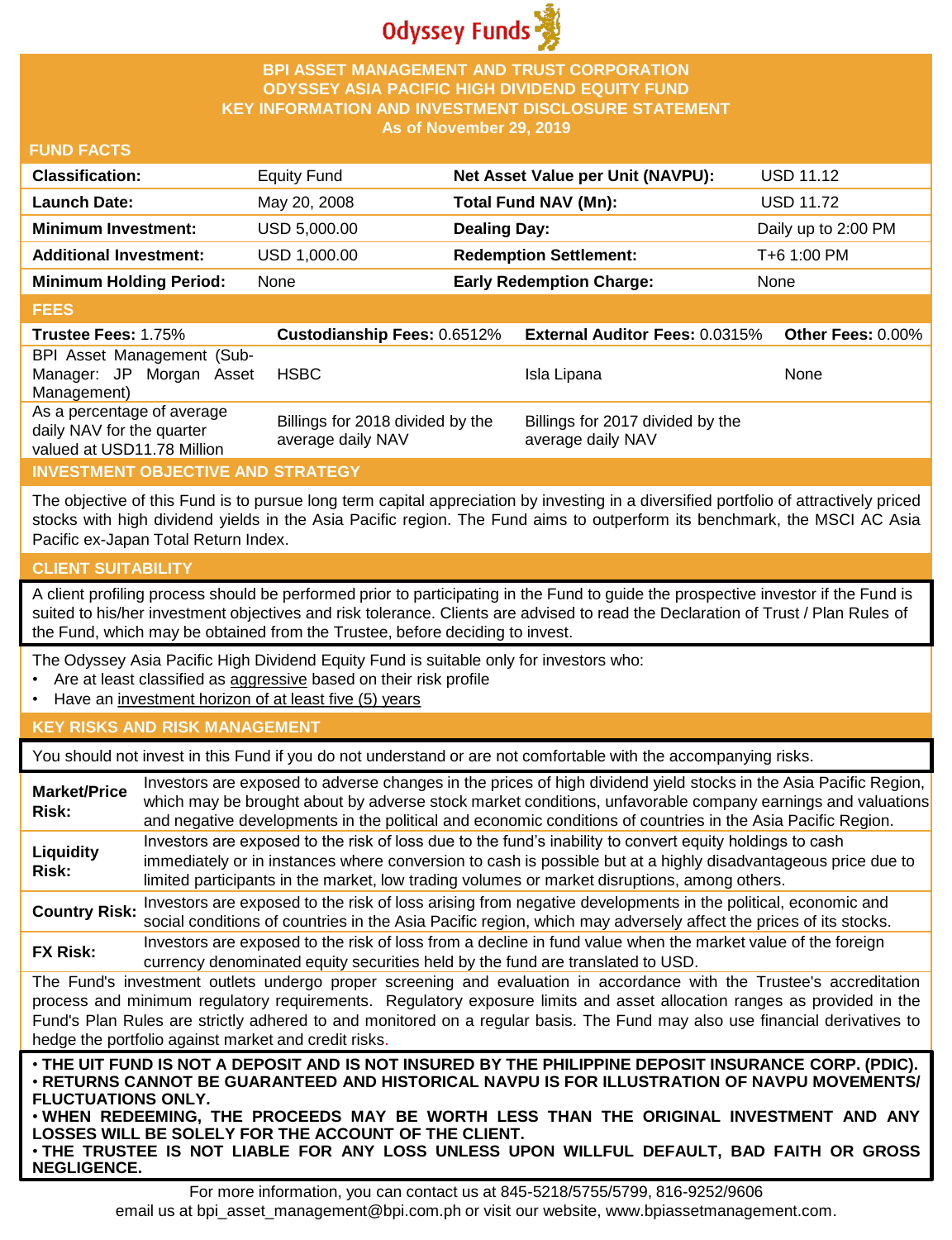## **FUND PERFORMANCE AND STATISTICS AS OF NOVEMBER 29, 2019**

(Purely for reference purposes and is not a guarantee of future results)



Benchmark\* : MSCI AC Asia Pacific ex-Japan Total Return Index

| <b>CUMULATIVE PERFORMANCE (%) 1</b>    |            |          |       |      |         |       |
|----------------------------------------|------------|----------|-------|------|---------|-------|
|                                        | 1 mo       | 3 mos    | 6 mos | 1YR  | 3YRS    | S.I   |
| Fund                                   | $-1.33$    | 3.63     | 1.74  | 2.21 | 14.64   | 11.20 |
| <b>Benchmark</b>                       | 0.42       | 6.36     | 6.72  | 9.23 | 31.30   | 46.55 |
| <b>ANNUALIZED PERFORMANCE (%) 1</b>    |            |          |       |      |         |       |
|                                        | 1YR        | 2YRS     | 3YRS  | 4YRS | 5YRS    | S.I   |
| Fund                                   | 2.21       | $-1.32$  | 4.66  | 4.07 | 1.43    | 0.92  |
| <b>Benchmark</b>                       | 9.23       | $-0.81$  | 9.50  | 9.01 | 4.69    | 3.37  |
| <b>CALENDAR YEAR PERFORMANCE (%) 1</b> |            |          |       |      |         |       |
|                                        | <b>YTD</b> | 2018     | 2017  | 2016 | 2015    | 2014  |
| Fund                                   | 5.90       | $-9.01$  | 20.33 | 3.45 | $-9.91$ | 7.08  |
| <b>Benchmark</b>                       | 13.04      | $-14.23$ | 37.63 | 6.18 | $-9.47$ | 3.71  |

# **PORTFOLIO COMPOSITION**

| <b>Allocation</b>                      | % of Fund     |
|----------------------------------------|---------------|
| Equities                               | 97.50         |
| Cash                                   | 3.36          |
| Time deposits and money market         |               |
| Other receivables - net of liabilities | $-0.87$       |
| <b>Top Five Sector Holdings</b>        | % of Equities |
| Financials                             | 32.17         |
| Information Technology                 | 16.77         |
| <b>Real Estate</b>                     | 13.71         |
| Utilities                              | 6.91          |
| Energy                                 | 6.78          |
| <b>Top Five Country Weightings</b>     | % of Equities |
| China                                  | 25.80         |
| Australia                              | 15.66         |
| Hong Kong                              | 13.01         |
| Korea                                  | 12.32         |
| Taiwan                                 | 10.67         |

| <b>NAVPU</b> over the past 12 months     |       |
|------------------------------------------|-------|
| Highest                                  | 11.88 |
| Lowest                                   | 10.35 |
| <b>STATISTICS</b>                        |       |
| Portfolio Beta                           | 0.99  |
| Volatility, Past 1 Year (%) <sup>2</sup> | 11.84 |
| Sharpe Ratio <sup>3</sup>                | 0.00  |
| Information Ratio <sup>4</sup>           | -1.67 |
| Current Number of Holdings               | 66    |

#### <sup>1</sup>Returns are net of fees.

<sup>2</sup>Measures the degree to which the Fund fluctuates vis-à-vis its average return over a period of time.

<sup>3</sup>Used to characterize how well the return of a Fund compensates the investor for the level of risk taken. The higher the number, the better.

<sup>4</sup>Measures reward-to-risk efficiency of the portfolio relative to the benchmark. The higher the number, the higher the reward per unit of risk.

<sup>5</sup>Since inception.

6 Includes accrued income, investment securities purchased, accrued expenses, etc.

\*Declaration of Trust is available upon request through branch of account.

# **TOP TEN HOLDINGS**

| Name                                                        | % of Equities |
|-------------------------------------------------------------|---------------|
| Taiwan Semiconductor<br>Manufacturing Co., Ltd.             | 7 12          |
| Samsung Electronics Co., Ltd.                               | 5.35          |
| CLP Holdings Limited                                        | 4.72          |
| Ping An Insurance (Group)<br>Company of China, Ltd. Class A | 4.14          |
| China Construction Bank<br>Corporation Class A              | 3.38          |
| PT Telekomunikasi Indonesia<br>(Persero) Tbk. Class B       | 2.76          |
| China Life Insurance Co. Ltd. Class<br>А                    | 2.58          |
| Bangkok Bank Public Company<br>Limited                      | 2.58          |
| Sands China Ltd.                                            | 2.55          |
| China Overseas Land & Investment<br>Limited                 | 242           |

# **RELATED PARTY TRANSACTIONS\***

The Fund has no transactions and outstanding investments with entities related to BPI Asset Management and Trust Corporation (BPI AMTC).

\* Related party in accordance with BPI AMTC's internal policy.